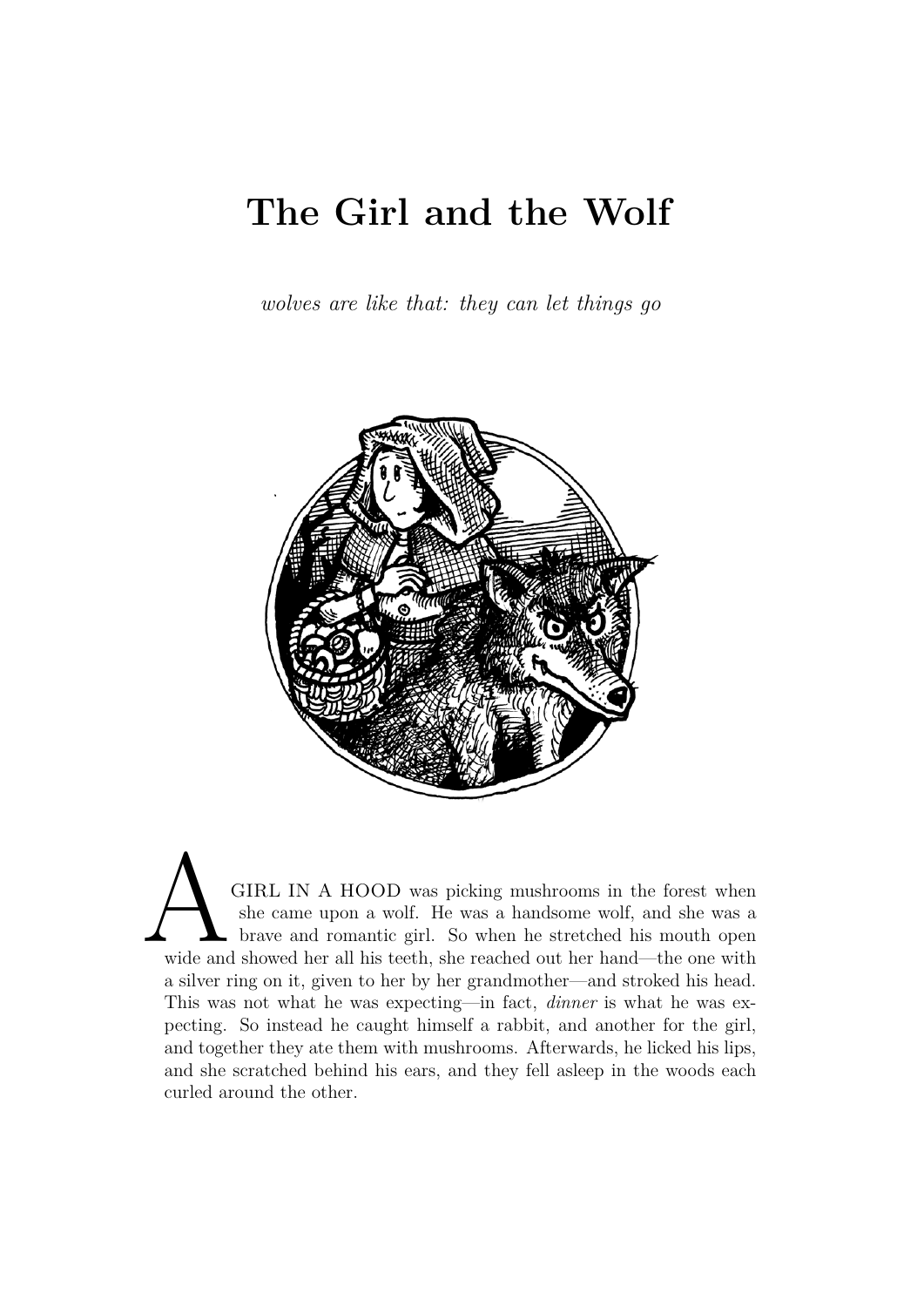Early the next morning, a pair of crows passed by, hopping from branch to branch. They jumped from foot to foot in excitement when they saw the inappropriate couple sleeping on their bed of moss. Crows like nothing more than causing trouble, so one flew straight to the woodsmen's village, and the other flew straight to the wolf pack's den. By the time the wolf and the girl were up and awake and thinking about breakfast, their names were burning the ends of a hundred tongues.

Wolves run faster than men, so the wolves got there first. They wanted to tear the little girl up, and eat her—not with mushrooms, not with cooking, not with anything. But the handsome wolf stood in front of the girl when they tried to get close. He bared his fangs and snarled at them so fiercely, with his fur all abristle and his eyes all aflame, that they slunk away and left him to her. Wolves are like that: they can let things go.

Men run slower than wolves, so the men got there second. They wanted to shoot the wolf—right between the eyes, *bang*, one neat hole—so that the girl would be saved and his fur would be intact for making excellent hats. But the brave and romantic girl stood in front of the wolf so they couldn't get a clear shot. She flung words at them so fiercely, with her finger wagging and (perhaps more to the point) her body so unhelpfully in the way, that they slunk away and left her to him. But men are not like that: they cannot let things go.

It's true that none of the men needed a hat that badly, nor indeed any of them really thought the girl was particularly worth saving. No; the problem here was that the girl was in love with a wolf—there! it's been said, and now it's in the open—and that's plainly wrong. You know it is wrong because wolves are nothing more than savage beasts, as anyone can tell you, whereas humans are sophisticated, with their guns and their bibles and all their cleverness.

It's too early in the story for the wolf and the girl to live happily ever after because they've only just met. But still, it starts well, and if anything goes wrong—which in a manner of speaking it will, of course—it won't be their own doing. She made daisy chains to hang around his neck, and he carried her, riding on his back. They went swimming in the forest pools. They would sit on high rocks to watch the sun set, and later, if the night were moonlit, sometimes he would howl for joy and she would sing for happiness.

When the wolves heard these duets, their thoughts turned to their brother and his unusual mate. They knew that no matter how much he loved her he must sometimes miss running with the pack. So over time the wolves came closer. On some nights they joined in the song, and when he heard it, it made the hair on his mane bristle, and she felt it too, and hugged him dearly and told him to sing back to his brethren. Eventually they came to see him, and they brought a freshly killed deer as a gift to share with him and the girl. One of the old wolves had a thorn in his paw, and that's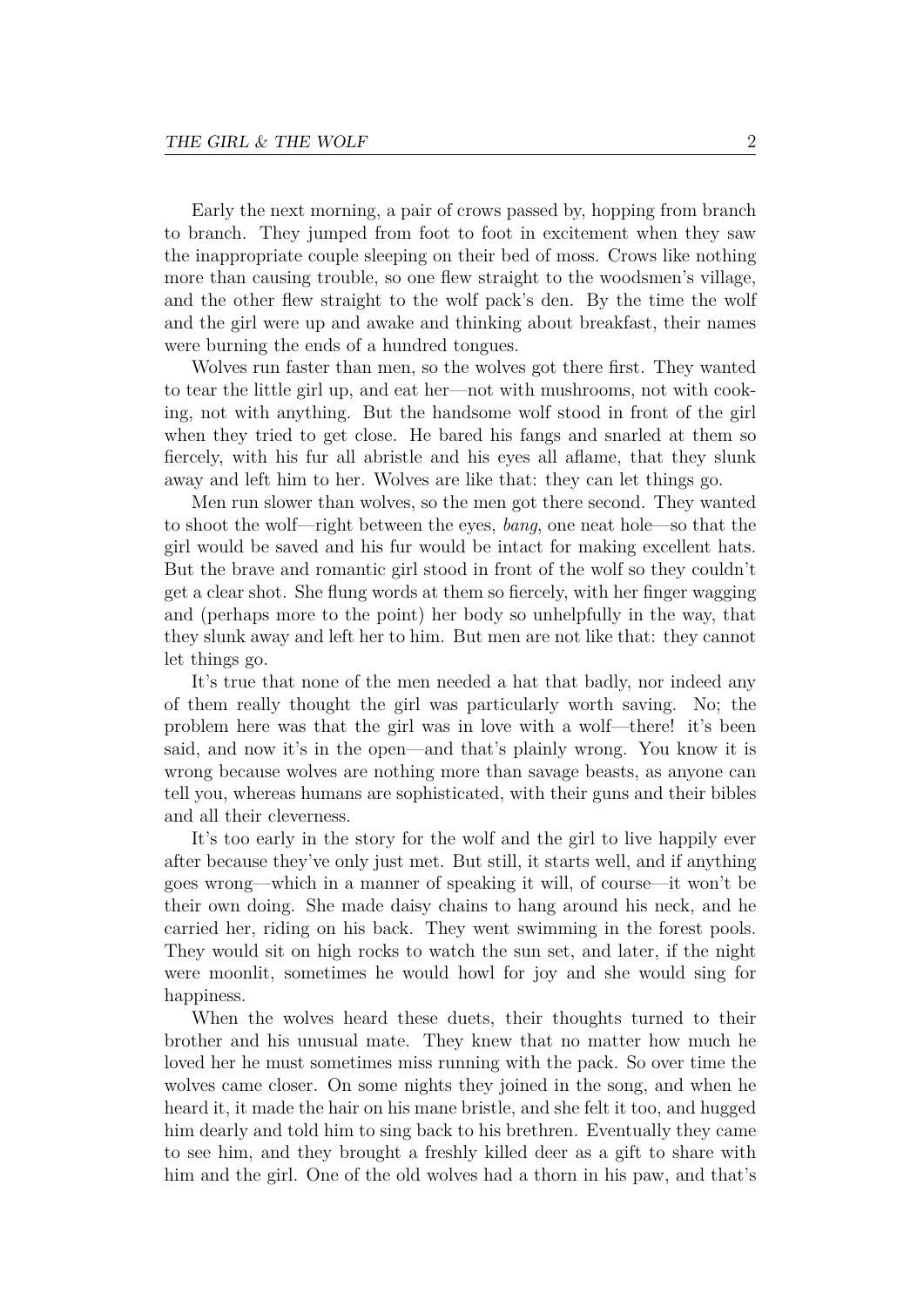just the sort of thing a girl's fingers are better at taking out than a wolf's claw can ever be. So you can see how it went; and by the time the girl was grown up, whenever the moon was full, the whole pack would gather and howl, and in that awful howling one beautiful human voice would add the melody.

The creatures of the forest would listen to that music with wonder, their ears pricked up and their eyes shining in the dark. It was a song the likes of which you will probably never hear, because it was made of love and passion and nature, and these things do not combine in the world so often today. Some people who heard it—travellers, mostly, or the one or two people who lived in the forest but not in the village—thought perhaps a faerie or a dryad born of a tree was singing to them like an angel. But when the people of the village heard the voice of the wild wolf-woman, the one who had been stolen by wolves and lived like a beast, they decided to have her killed, so they could sleep peacefully whenever there was a full moon, without the unearthly racket.

When men go hunting they are noisy and clumsy, so the wolf and the woman were usually warned long before a hunting-party ever got close. But men have gunpowder, which gives them one unnatural advantage, and that is *range*. A man with a gun can—if he is lucky—kill something he would never have the wit to get close to, let alone fight, provided he is brave enough to point a metal tube at it from a long way away. So one day a lucky shot rang out and the wolf's hind leg was suddenly broken, even though there was nobody nearby.

The gunman thought he had hit the woman, because the wolf was brave and silent, and it was his partner who screamed out. She screamed such curses and howls that even *your* blood would have been chilled had you heard them, and you're on her side. He went back to the village and told them he was sure he had wounded the she-demon, because he'd seen a wolf through the sights of his gun, but after the bullet had hit, it was a woman's voice that had torn through the air. They barricaded the doors of the village that night and the following nights, because judging from the noise she'd been making when he ran away, the gunman didn't think he'd fully killed her. In fact, for a while afterwards the village was jumpy and even more suspicious of strangers than usual, especially if any of those strangers should happen to be lame in one leg.

Now you may remember that some people who heard the wolfish music were not villagers. Wherever you go, if you're lucky and if you're polite, you sometimes meet people who keep themselves to themselves, not because they have something to hide, but because they don't need the excitement of company. Sometimes, but not always, the absence of chitchat and gossip provides a space where wisdom can grow. So there are wise old men of the woods, healer women, and crazy hermits, all of whom are four times smarter than anyone you will ever meet in a busy street or a crowded university.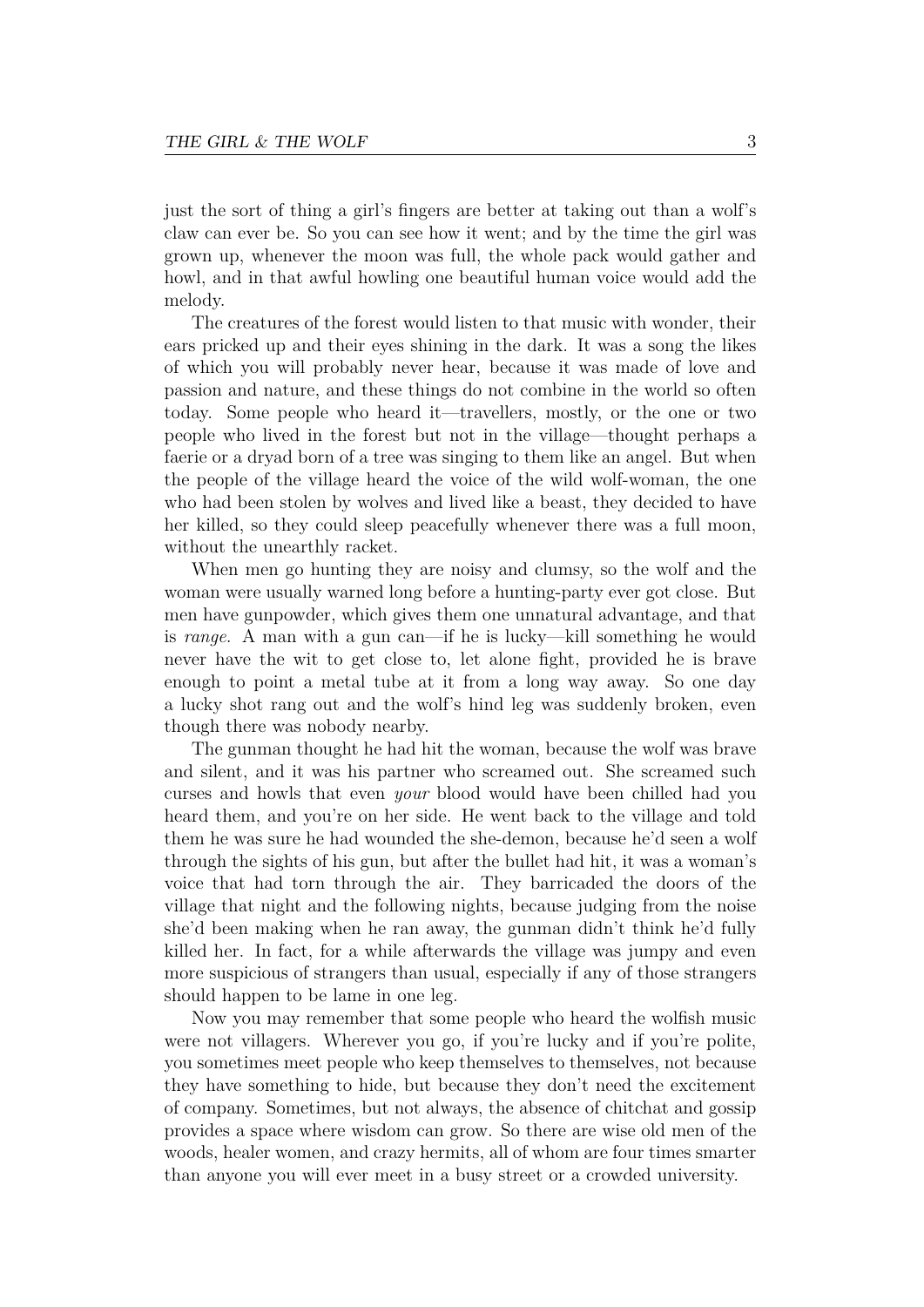In this case, there was a thoughtful old woman who lived behind the waterfall in the forest. She had listened to the wolfish music over the years. She knew what it was, because she'd seen the couple swimming in her pool when the girl was still a girl and the wolf still wore daisy chains. Back then the old woman had stood so still for so long, leaning on her stick, that dragonflies had settled on her and spiders had made little webs. So even the watchful wolf hadn't noticed her watching them bathe.

When the old woman heard the shot echo through the trees, and the howling of the wolf lady, she gathered up her most precious mosses and barks, and went to find them. When she arrived in the clearing where the wolf was lying, his hind leg bleeding, and his woman sobbing into his fur, they didn't see her coming. In fact, until she shook out her cloak and some of the leaves fell from it, she could as well have been invisible. She'd obviously been living in the forest for a long, long time.

She knelt down and looked at the wolf's leg. There was a hole in it where the shot had gone through, and the bone was shattered where the bullet had clipped it. She told the woman to fetch water, while she prepared a poultice of moss and lichen in a wooden bowl. When the woman came back, she mixed the water into the bowl and layered it onto the bark she had brought.

"I will wrap this around his leg," she said, "and it will heal. But I can do more for you two, if you want. I can tie your two fates together, so you will never be separated. Do you want that?"

And the woman who loved the wolf did want that, because nothing is as terrible as the thought of the loss of your beloved, and this is especially pressing when people have taken to shooting at you both.

"Then lend me your silver ring," said the old woman, and held out her hand. The woman lifted her ring of f—it was on a twine round her neck, because her fingers had grown over the years, and it didn't fit the way it had when her grandmother had given it to her—and placed it in the other woman's palm.

So the old woman took a needle and a thread, and passed it through the bullet hole in the wolf's leg. He looked at her calmly, weak from the loss of blood. She tied it off with a complicated knot, and passed the other end through the ring. This too she tied with a complex and special knot. Then she took the thread in her teeth and snapped it in two. She put the ring in her pocket, and placed the bark on the wound. She splinted it with sticks and bound it with leaves and twine.

"Rest for four days, and don't walk on the fifth," she said. "I will give your ring back to you. In the meantime, take care of him."

And before she could be thanked, the old woman disappeared.

The wolf's leg got better quickly in the next few days, and in time it was even good enough to run on—although it ached on frosty winter mornings and wasn't ever as strong as the other three.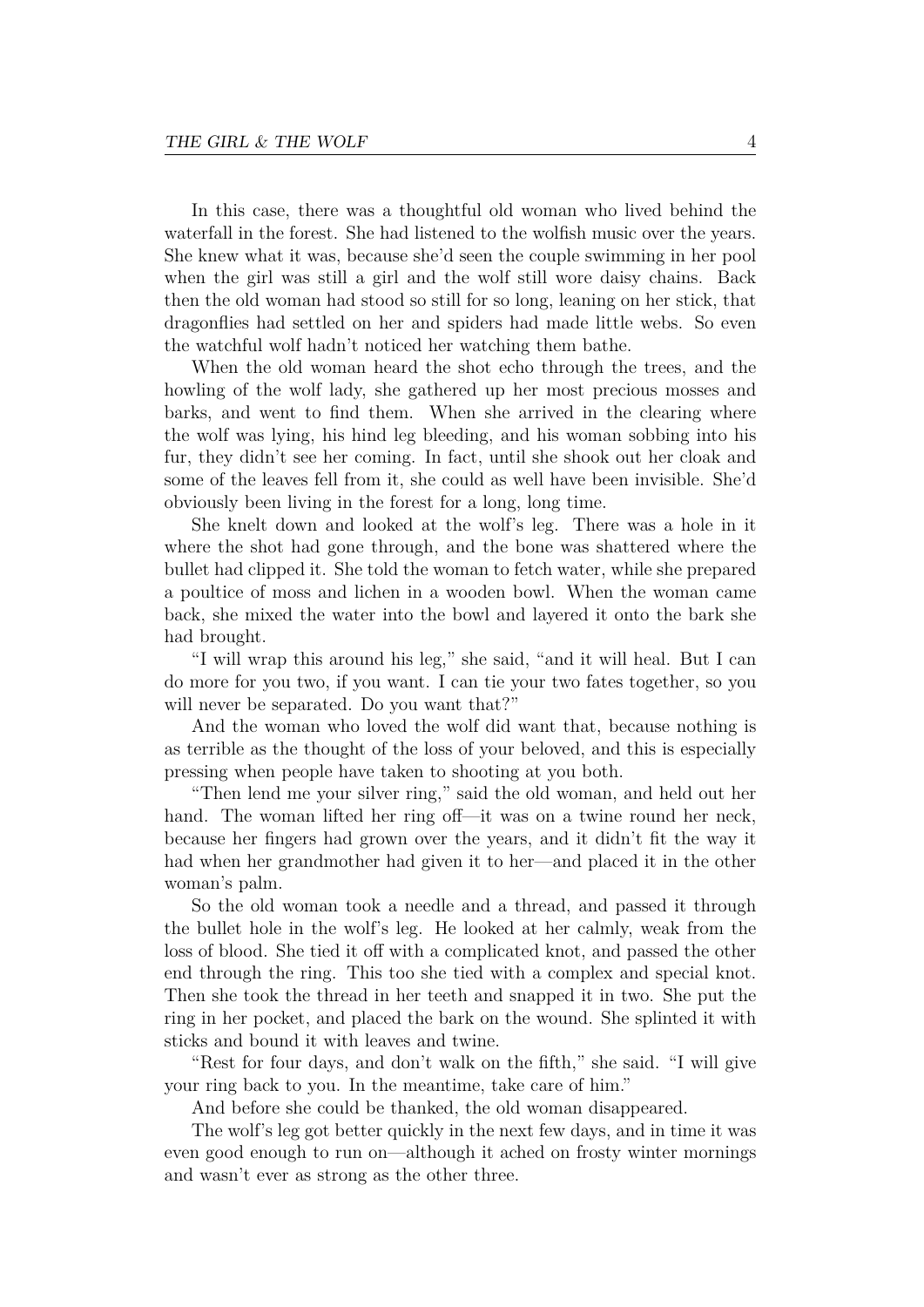True to her word, the old woman did come back, once, to return the ring. She had taken it to the place where the knots of destiny are tied, and looped it around this and passed it under that, tying a fate to bind the two lovers together. It's not an uncommon knot, but few people know how to tie it properly, because it's a skill that takes patience and concentration to learn. She was away for nine months, according to the young woman's reckoning, although to the wolf it seemed just a little more than two. Just as suddenly as before, she stepped out of the trees where they hadn't noticed her. She handed back the ring, still with the little thread knotted onto it.

"It is done," she said, and she went back to the waterfall, to stand and watch and not be troubled by chitchat and gossip.

Strangely, at almost exactly the same time, the wolf and the woman had a little wolf-child. He grew up knowing how to pass amongst humans like a man, and how to run with the pack like a wolf, and this made his parents very happy.

The wolf and woman themselves grew old. One day, of course, one of them died—not in a bad way, not in a villager's wolf trap or from a bullet shot from half a mile away, but probably whilst peacefully asleep after staying up too late howling at the full moon. Whichever one of them it was doesn't matter, because the other one lay down the very next day and followed; the two were not apart for long. The wolves sang a song that night without harmony.

So yes, in fact they did live happily ever after, because that was the fate that the old woman tied for them, and it was tied in that boy, who brought them so much love.

\* \* \*

 $\sum_{\rm{Itw}}$ UT PERHAPS the old woman of the woods ought to have thought more about the fate of the son. What remains after happily ever after?

It would be good to say that he was as handsome as his father, and as beautiful as his mother, but that's not quite how it was. When he was a wolf, he was a splendid wolf; and when he was a man, he was as pleasant a chap as you could hope to meet (although, for those who care to notice such things, his eyebrows did meet in the middle). But when he was neither one thing nor the other, well, then he would put the fear of God into anyone careless enough to be looking in his direction. All sinews and bristles and fangs and fingers, all snarl and slobber and quivering nastiness. So the important thing was to know, at any one time, which of either half he wanted to be. It wasn't his fault—it wasn't anyone's fault—it's just the